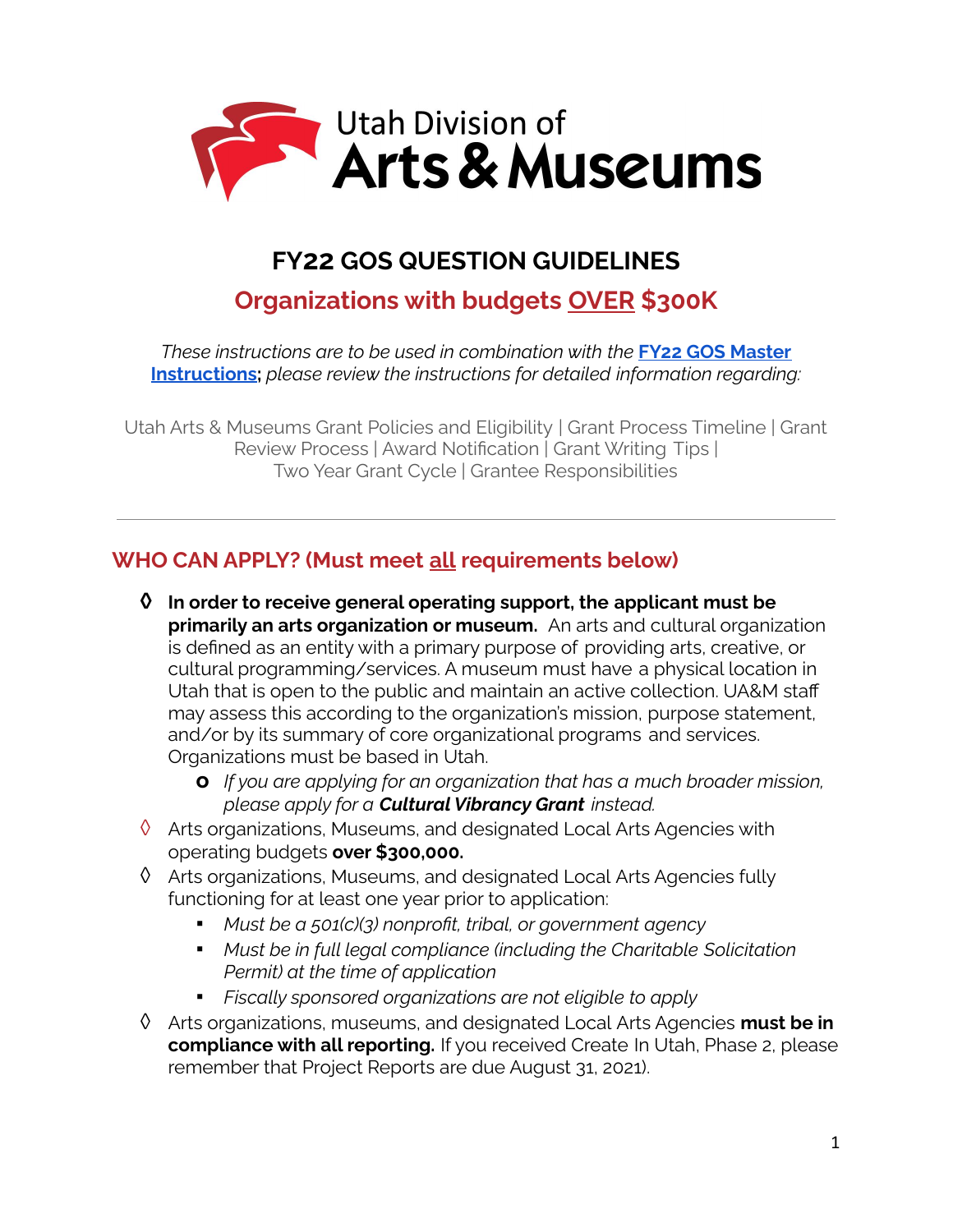- *▪ If your organization fails to file a final report to the division, the organization may be required to return funds or may be deemed ineligible for future funding. Delinquent final reports must be filed in order to be considered eligible again.*
- ◊ Designated Local Arts Agency with a current LAA [designation](https://artsandmuseums.utah.gov/local-arts-agencies/) from the Utah Division of Arts & Museums.
- ◊ Organizations that do not have a three-year history of programming prior to July 1, 2021 will receive additional review.

# **ELIGIBLE EXPENSES:**

*This list is not comprehensive, but should give you a good indication of the kinds of things that General Operating Support grants can be used to support.*

- Program support
- Staff or intern salaries
- Consultant fees
- Professional development training
- Purchase of materials/equipment
- Utility costs
- **Marketing**
- Specific activities directly related to the general function of the organization.
- Facility rental
- **Building maintenance**

### **For Museums (all of the above, and the following):**

- Purchase of materials/equipment needed for conservation, storage, or exhibition of collections
- Specific activities directly related to the general function of the museum
- Building modifications for collections care purposes or building maintenance projects that directly affect the long-term care of museum collections are allowed. We encourage you to contact the [Museum](https://artsandmuseums.utah.gov/museums/) Services staff regarding building modifications prior to submitting an application.
- Historic building maintenance

# **INELIGIBLE EXPENSES:**

- Endowments
- Building renovation or capital expenditures (including capital improvement, purchase, or long-term lease of property; museums see notes both above and below)
- Out-of-state travel
- Programming completed prior to July 1, 2021
- Hospitality (food, alcohol, refreshments, etc.)
- Deficit reduction
- Scholarships or tuition for academic programs
- Activities restricted to an organization's membership
- Employee or applicant's personal gain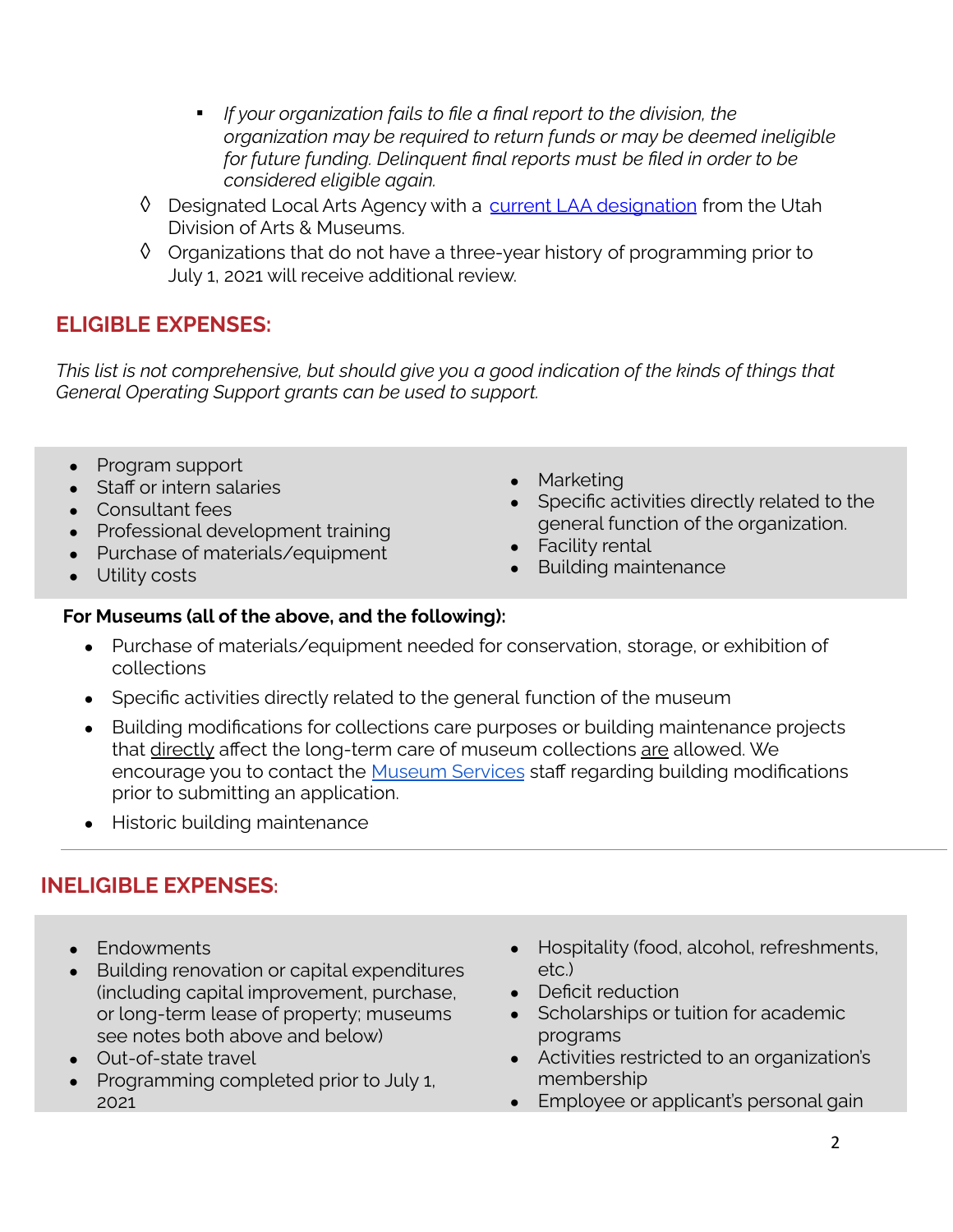- Direct fundraising events/expenses or galas, including prizes, awards, or benefits
- Paid political advertising or lobbying expenses
- For-profit ventures

### **For Museums (all of the above, and the following):**

- Historical markers, monuments, or plaques
- Acquisition of objects for a collection
- Building modifications for collections care purposes or building maintenance
	- *o Exception: projects that directly affect the long-term care of museum collections are allowed. We encourage you to contact the Museum Services staff regarding building modifications prior to submitting an application.*

## **UNSCORED QUESTIONS/GENERAL INFORMATION SECTION:**

The General Organizational Information section will not be scored. These questions will ask for basic contact information, total revenue, organizational compliance questions, etc. We will also be asking a few questions related to economic contribution in conjunction with our partnership with the Kem C. Gardner Institute. These questions will ask for the following:

- Total Number of Paid Employees
- Total Payroll

### *HELPFUL TIP:*

*Look for "help text" by hovering your cursor over the question mark icon on the application for tips such as "see line C34 of the budget form."*

## **APPLICATION QUESTIONS |** *SCORED SECTIONS*

If you are applying as an organization with a budget OVER \$300,000, **we would like to see robust narrative answers** to the application questions outlined below. You will notice that the narrative text questions have **character limits**. You are not required to use the full limit, but it is our intent that these character limits will provide you some direction about the amount of information that is being requested.

**PLEASE NOTE:** Some questions will apply to all applicants, and some will be specific to either arts organizations, local arts agencies, or museums.

**If there is NOT a notation before the question, the question requires a response from all applicants.**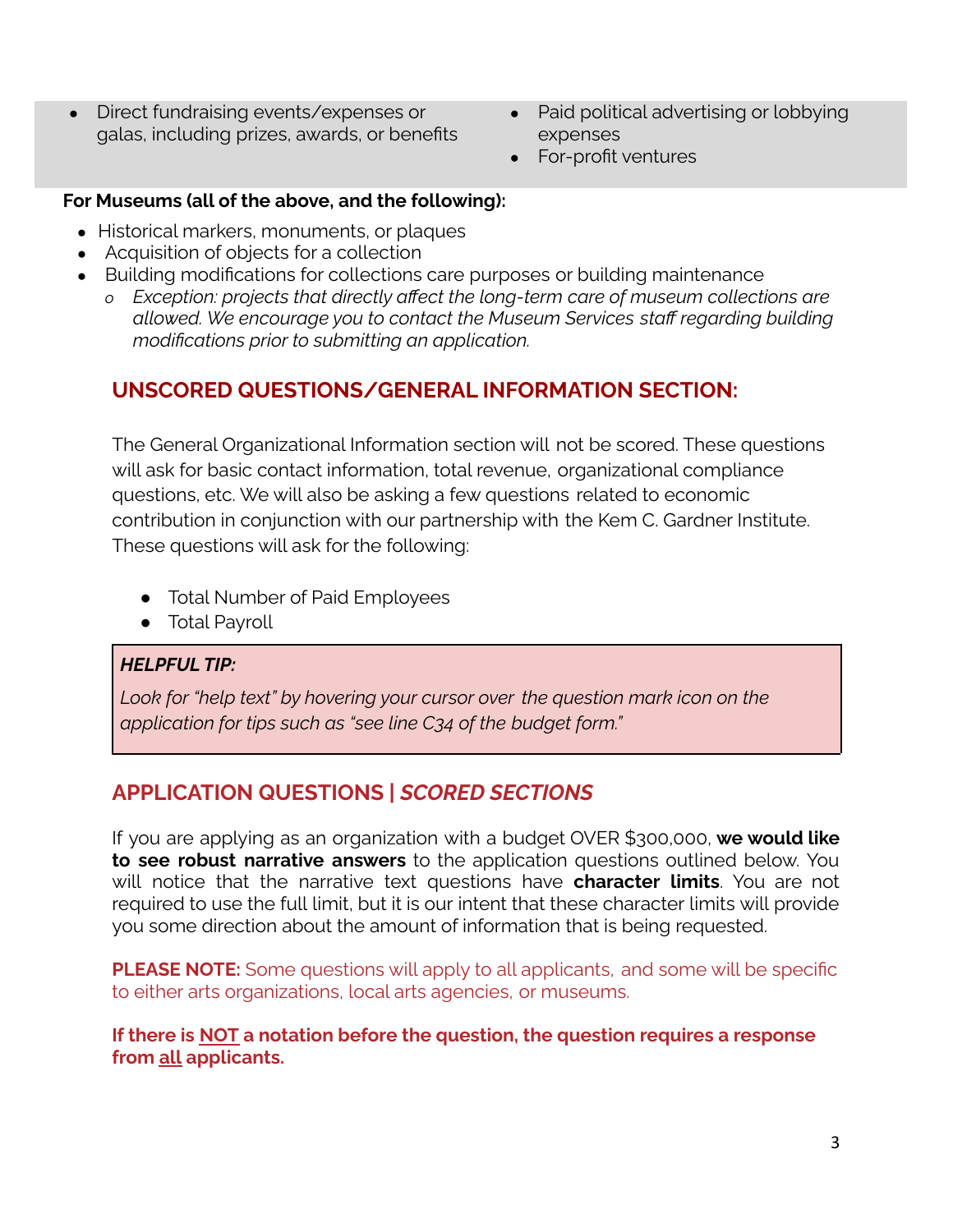Scored Sections Include:

- Artistic Excellence/Museum Best Practices (35%)
- Community Engagement (35%)
- Sound Management (35%)
- **•** Target Priority Question

# **ARTISTIC EXCELLENCE (35%)**

### **Arts Organizations & Local Arts Agencies** *| Artistic Excellence*

*Artistic excellence demonstrates the organization's potential to create art that meets the highest standards of excellence, engage the public with diverse art forms, enable participants to acquire knowledge or skills in the arts, and/or strengthen communities through the arts. What constitutes artistic excellence may vary in relation to the organization's mission, audience and community. Artistic excellence and artistic merit are the criteria by which artwork will be considered, taking into account general standards of decency and respect for the diverse beliefs and values of the people of this state.*

#### **-OR-**

#### **Museums** *| Museum Best Practices*

*The panel will review the grant based on the evidence the application provides about how this funding will help the museum care for and manage its collections, develop quality educational resources such as exhibitions and publications, and provide access to its collections.*

#### **Question 1. Summarize your organization's work in 140 characters or less**.

Tell us about your organization's mission, and the core of your programming/ services in 140 characters or less.

### **Question 2. Artistic Excellence or Museum Best Practices**

Using the information below, provide an answer based on whether you are applying as an Arts Organization, Local Agency, or Museum.

| For Arts Orgs & LAA's:         | <b>Museums:</b>                           |
|--------------------------------|-------------------------------------------|
| Describe how you strive for    | Describe what museum best practices mean  |
| excellence in relation to your | to you in relation to the programming and |
| programming and mission.       | services your museum provides.            |
|                                |                                           |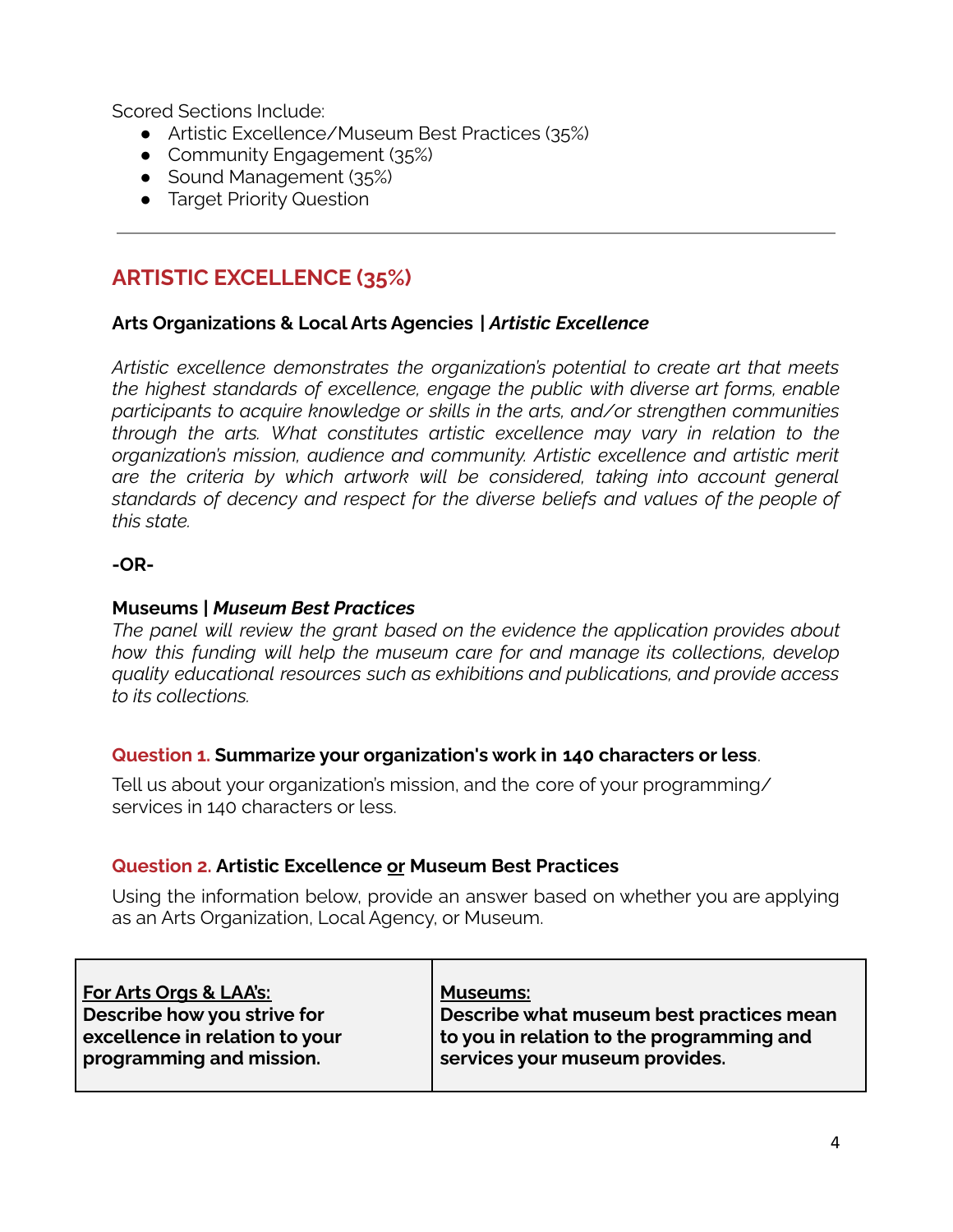| As the state arts agency, we will be<br>funding organizations that demonstrate<br>high artistic excellence. The shift to two<br>year grants will influence how you<br>answer this question. We do not expect<br>that you will have your seasons or<br>schedules planned for two years, but<br>we want to understand your artistic<br>process (up to 3,000 characters).<br>• What does your organization do | As the state museum service agency, we will be<br>funding museums that are preserving, protecting,<br>and sharing collections with the public. Use this<br>section to describe how you are meeting<br>museum best practices as they relate to caring<br>your collections; developing quality<br>for<br>educational resources (such as exhibitions and<br>publications); and providing access to your<br>museum's collections. We want to read about<br>how you serve your community in the context of<br>the items listed above. Tell us how you are doing |
|------------------------------------------------------------------------------------------------------------------------------------------------------------------------------------------------------------------------------------------------------------------------------------------------------------------------------------------------------------------------------------------------------------|------------------------------------------------------------------------------------------------------------------------------------------------------------------------------------------------------------------------------------------------------------------------------------------------------------------------------------------------------------------------------------------------------------------------------------------------------------------------------------------------------------------------------------------------------------|
| that shows you provide quality                                                                                                                                                                                                                                                                                                                                                                             | a great job of being a museum that is modeling                                                                                                                                                                                                                                                                                                                                                                                                                                                                                                             |
|                                                                                                                                                                                                                                                                                                                                                                                                            |                                                                                                                                                                                                                                                                                                                                                                                                                                                                                                                                                            |
| arts programming?                                                                                                                                                                                                                                                                                                                                                                                          | best practices (up to 3,000 characters).                                                                                                                                                                                                                                                                                                                                                                                                                                                                                                                   |
| Please provide proof that the<br>$\bullet$                                                                                                                                                                                                                                                                                                                                                                 |                                                                                                                                                                                                                                                                                                                                                                                                                                                                                                                                                            |
| arts are the primary focus of<br>your mission.                                                                                                                                                                                                                                                                                                                                                             |                                                                                                                                                                                                                                                                                                                                                                                                                                                                                                                                                            |
|                                                                                                                                                                                                                                                                                                                                                                                                            |                                                                                                                                                                                                                                                                                                                                                                                                                                                                                                                                                            |
| Is your commitment to artistic<br>excellence demonstrated                                                                                                                                                                                                                                                                                                                                                  |                                                                                                                                                                                                                                                                                                                                                                                                                                                                                                                                                            |
|                                                                                                                                                                                                                                                                                                                                                                                                            |                                                                                                                                                                                                                                                                                                                                                                                                                                                                                                                                                            |
| through how you fulfill your<br>mission?                                                                                                                                                                                                                                                                                                                                                                   |                                                                                                                                                                                                                                                                                                                                                                                                                                                                                                                                                            |
| How do you choose what to                                                                                                                                                                                                                                                                                                                                                                                  |                                                                                                                                                                                                                                                                                                                                                                                                                                                                                                                                                            |
| offer to your community, select                                                                                                                                                                                                                                                                                                                                                                            |                                                                                                                                                                                                                                                                                                                                                                                                                                                                                                                                                            |
| teaching artists, follow certain                                                                                                                                                                                                                                                                                                                                                                           |                                                                                                                                                                                                                                                                                                                                                                                                                                                                                                                                                            |
| artistic standards, etc.                                                                                                                                                                                                                                                                                                                                                                                   |                                                                                                                                                                                                                                                                                                                                                                                                                                                                                                                                                            |
|                                                                                                                                                                                                                                                                                                                                                                                                            |                                                                                                                                                                                                                                                                                                                                                                                                                                                                                                                                                            |

### **Question 3**. **Please upload current supporting documentation to demonstrate the quality of your recent work/institution.**

Using the information below, provide an answer based on whether you are applying as an Arts Organization, Local Agency, or Museum.

| <b>Arts orgs &amp; LAAs:</b>               | <b>Museums:</b>                                                                             |
|--------------------------------------------|---------------------------------------------------------------------------------------------|
| The samples should reflect the ideas,      | Please upload examples of your most recent                                                  |
| concepts, or quality of the organization's | annual report, current museum programming,                                                  |
| work. Take care to select a good           | community outreach, or other documentation                                                  |
| representation of your work for the        | to support your best practices. (Provide up to 3                                            |
| panel.                                     | samples.)                                                                                   |
|                                            | If you would like to submit weblinks, please<br>create a PDF document with the weblinks and |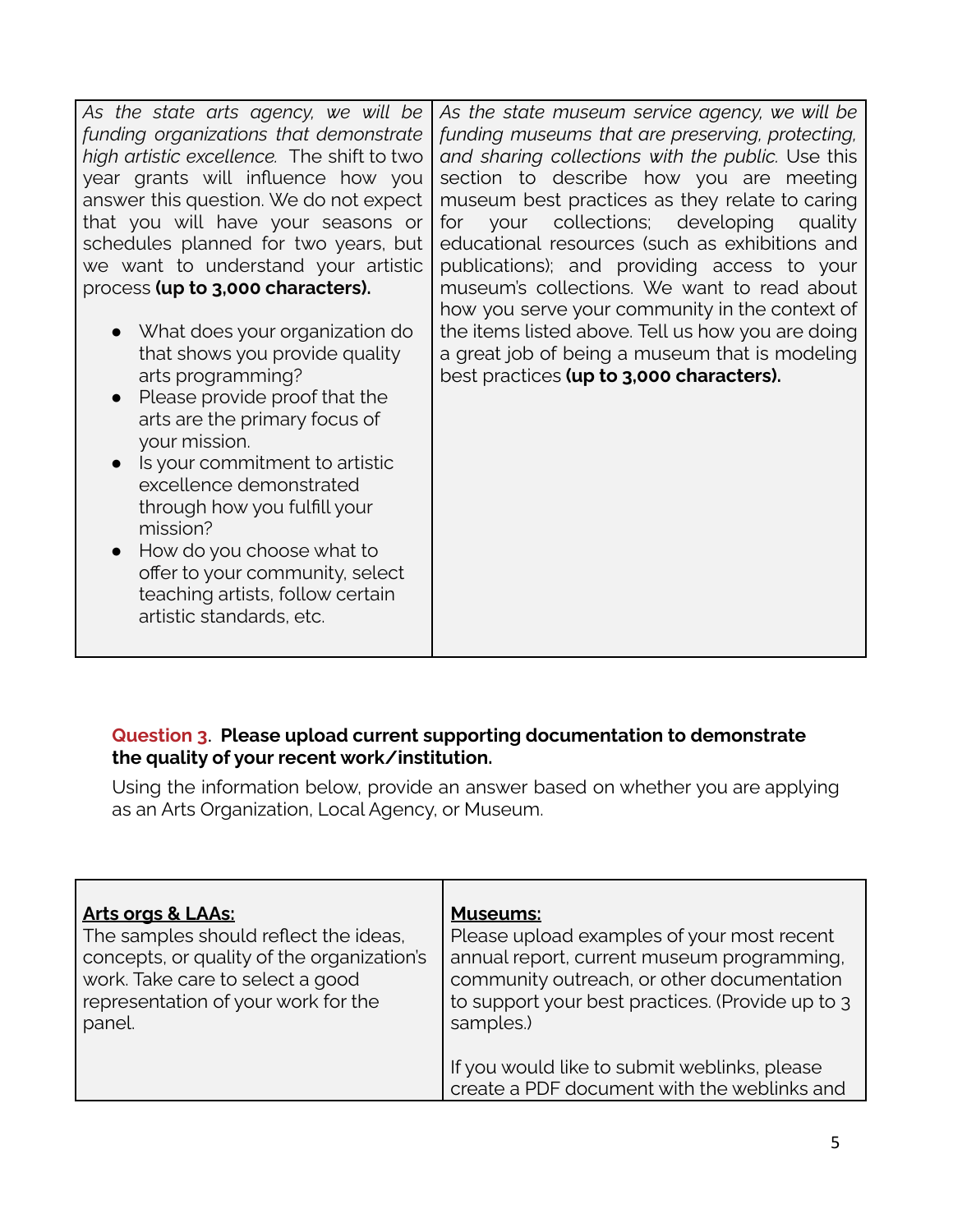| You can submit a maximum of 3 work      | a brief description of the documentation. No |
|-----------------------------------------|----------------------------------------------|
| samples (links, uploads, or a           | more than 3 samples total.                   |
| combination of both).                   |                                              |
|                                         |                                              |
|                                         |                                              |
| If you would like to submit weblinks,   |                                              |
| please create a PDF document with the   |                                              |
| weblinks and a brief description of the |                                              |
| work sample as well as a timestamp for  |                                              |
|                                         |                                              |
| where the panel should begin viewing if |                                              |
| you upload a long sample. No more than  |                                              |
| 3 samples total, and each sample        |                                              |
| should be no more than a few minutes    |                                              |
| long. The samples should be reflective  |                                              |
| of the type of work that you are doing, |                                              |
|                                         |                                              |
| for example if you are a theatre        |                                              |
| company, a short video of your latest   |                                              |
| production will be much more useful to  |                                              |
| the panel than a past program.          |                                              |
|                                         |                                              |
|                                         |                                              |

### **Question 4. All: How does your organization uniquely contribute to an artistically/culturally vibrant community? Explain what makes your organization unique in your discipline and how you are doing it well (up to 3,000 characters).**

Utah has a long history of rich artistic and cultural heritage, and the Utah Division of Arts & Museums exists to support that vibrancy. Tell the panel why your organization is unique in the arts or museums field here in Utah--are you one of a only handful of organizations that exists in a particular community? Do you provide unique services and programs? How are you successful in providing the community with these programs?

# **COMMUNITY ENGAGEMENT (35%)**

*Community engagement demonstrates the organization's efforts to understand and serve its community, its efforts to be inclusive of individuals, the community's support of the organization, and why the organization deserves public funding.*

**PLEASE NOTE:** Our agency has adopted the following definitions for I.D.E.A from the *American Alliance of Museums* as described below.

**Please refer to these definitions as you answer the questions in the Community Engagement Section.**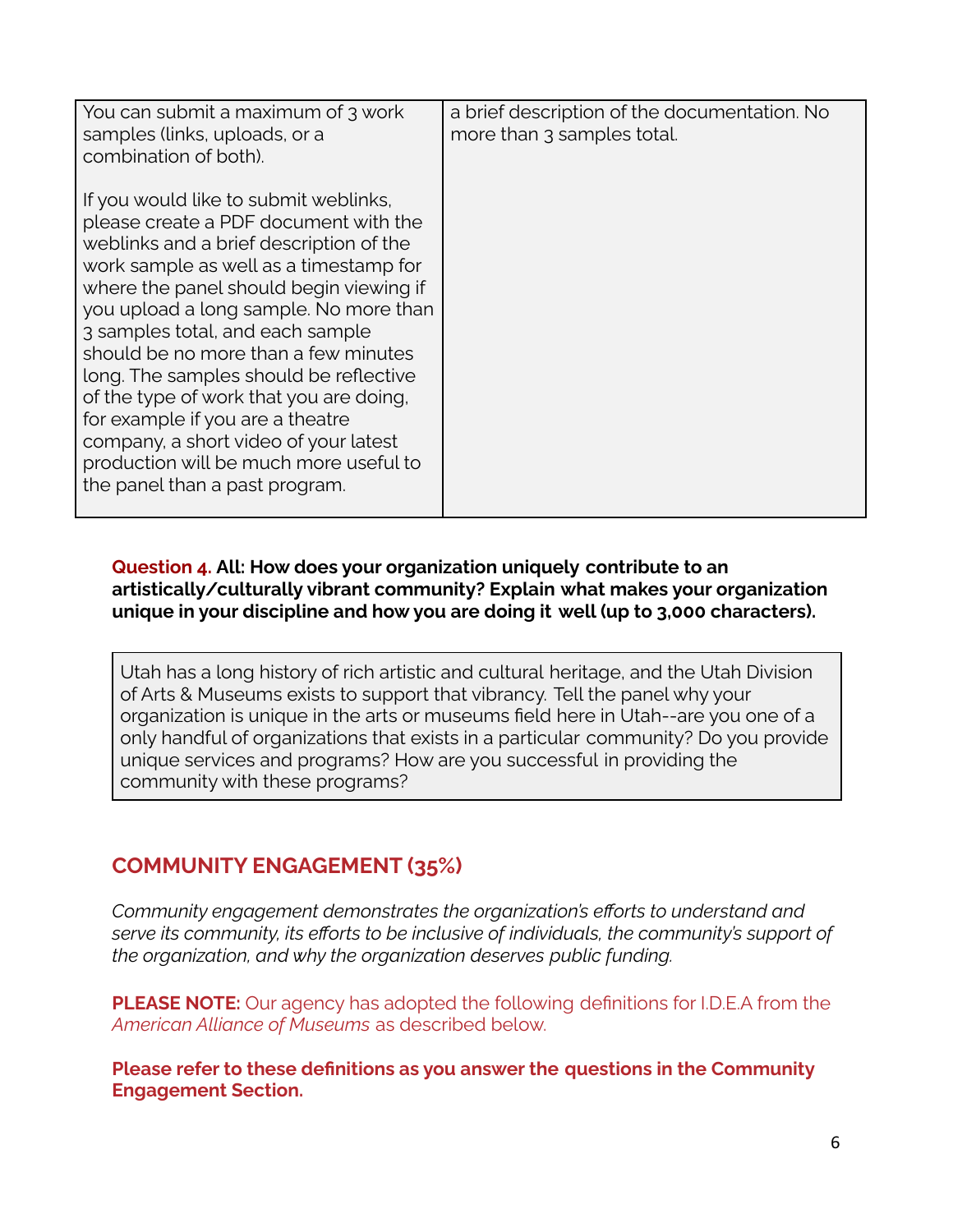**INCLUSION** refers to the intentional, ongoing effort to ensure that diverse individuals fully participate in all aspects of organizational work, including decision-making processes. It also refers to the ways that diverse participants are valued as respected members of an organization and/or community.

**DIVERSITY** is all the ways that people are different and the same at the individual and group levels. Even when people appear the same, they are different. Organizational diversity requires examining and questioning the makeup of a group to ensure that multiple perspectives are represented.

**EQUITY** is the fair and just treatment of all members of a community. Equity requires commitment to strategic priorities, resources, respect, and civility, as well as ongoing action and assessment of progress toward achieving specified goals.

**ACCESSIBILITY** is giving equitable access to everyone along the continuum of human ability and experience. Accessibility encompasses the broader meanings of compliance and refers to how organizations make space for the characteristics that each person brings.

### **Question 1. Briefly describe/define the community or communities you are serving (up to 500 characters).**

Help the panel members understand who is in your community or communities, including defining your target audiences. These grants are intended to provide all Utah residents with opportunities to participate in cultural activities, and understanding who you consider to be in your community is the first step to understanding your services. Your communities could be geographic or represent other demographics.

**Question 2. Imagine you have an audience with a legislator. What would you tell them about the value that the community receives from your organization and why does your organization merit public funding from the state? (up to 1,500 characters)**

Think of this as your "elevator speech". If you were asked by a legislator to talk about why your organization is important to the residents of Utah, what would you tell them? Provide a description of the services you provide that bring value to your communities. UA&M grants come from taxpayer dollars. These grants are intended to provide all Utah residents with opportunities to participate in cultural activities.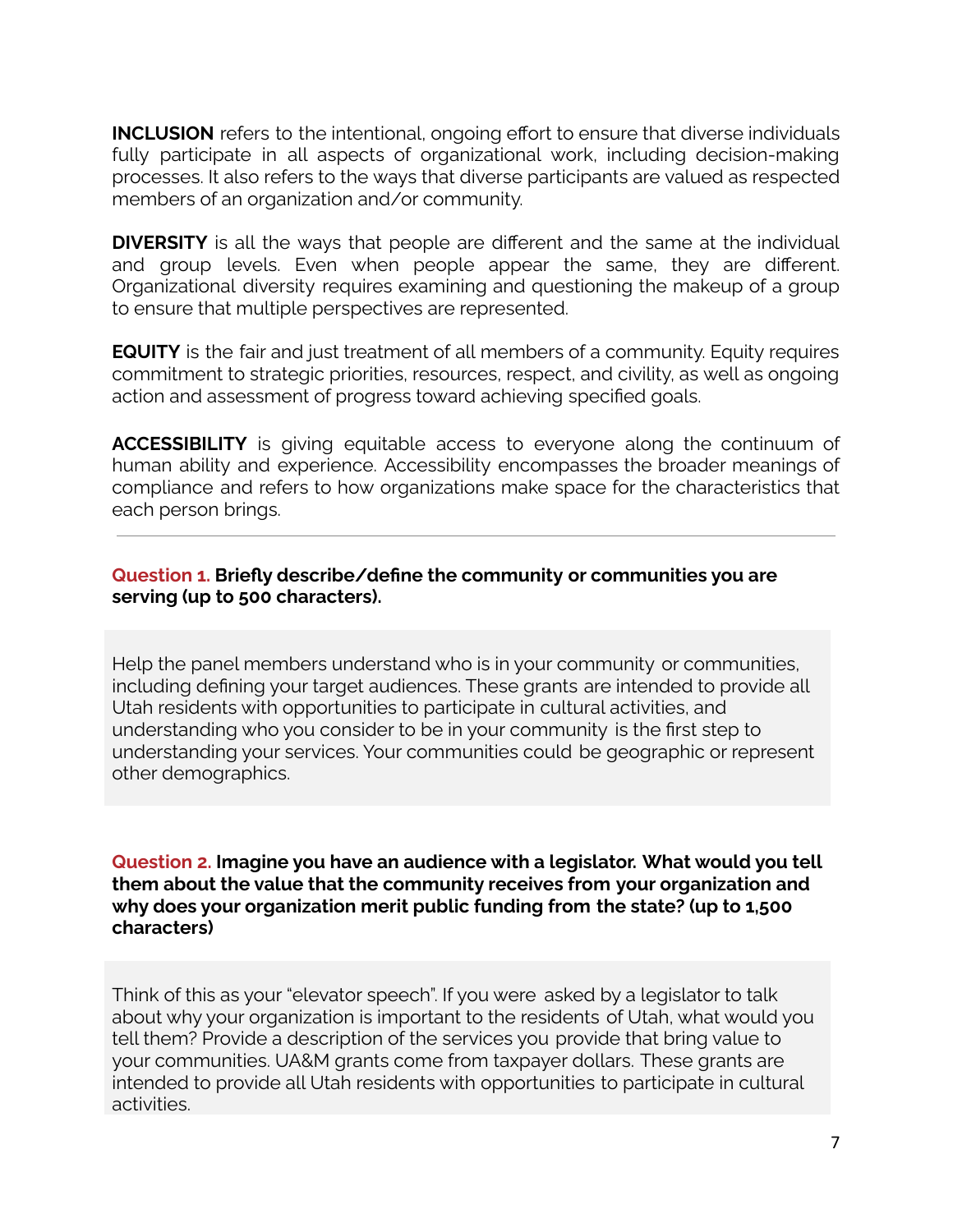#### **Question 3. Please describe how you have partnered, collaborated, or engaged with historically underrepresented communities in the past two years. (up to 2,000 characters)**

Show the panel that you are finding ways to make connections and meaningful relationships with different historically underrepresented communities (BIPOC, LGBTQ+, senior populations, etc.) We want to see that your organization is not just reaching out to these communities, but that you are actively including members from these communities in the planning and implementation of your programs and services.

#### **Question 4. Describe how people with varying disabilities can access or request accommodations to participate in your organization's programs. (up to 2,000 characters)**

Part of being inclusive means that your organization's programs can be made accessible to people with disabilities. For example, has your staff taken accessibility training? Other questions to consider: how would a patron request accommodations? Is this listed on your website or marketing materials? Is it easy for a patron to figure out whom to contact with accommodation requests? What accommodations do you offer that are standard for each event? For example, does every event have an ASL translator? Is the event located in a space that is easily accessible for people with physical disabilities? Are all of your printed materials available in a large-print format? Other accommodations?

#### **Question 5. Please describe any plans that your organization has to increase inclusion, diversity, equity and access this coming year. (up to 2,000 characters)**

Looking ahead, has your organization created any internal goals or policies to work with more diverse communities? Are you starting (or do you already have) an accessibility plan? If you are in a strategic planning phase, are the principles of I.D.E.A being incorporated into your organization's programs?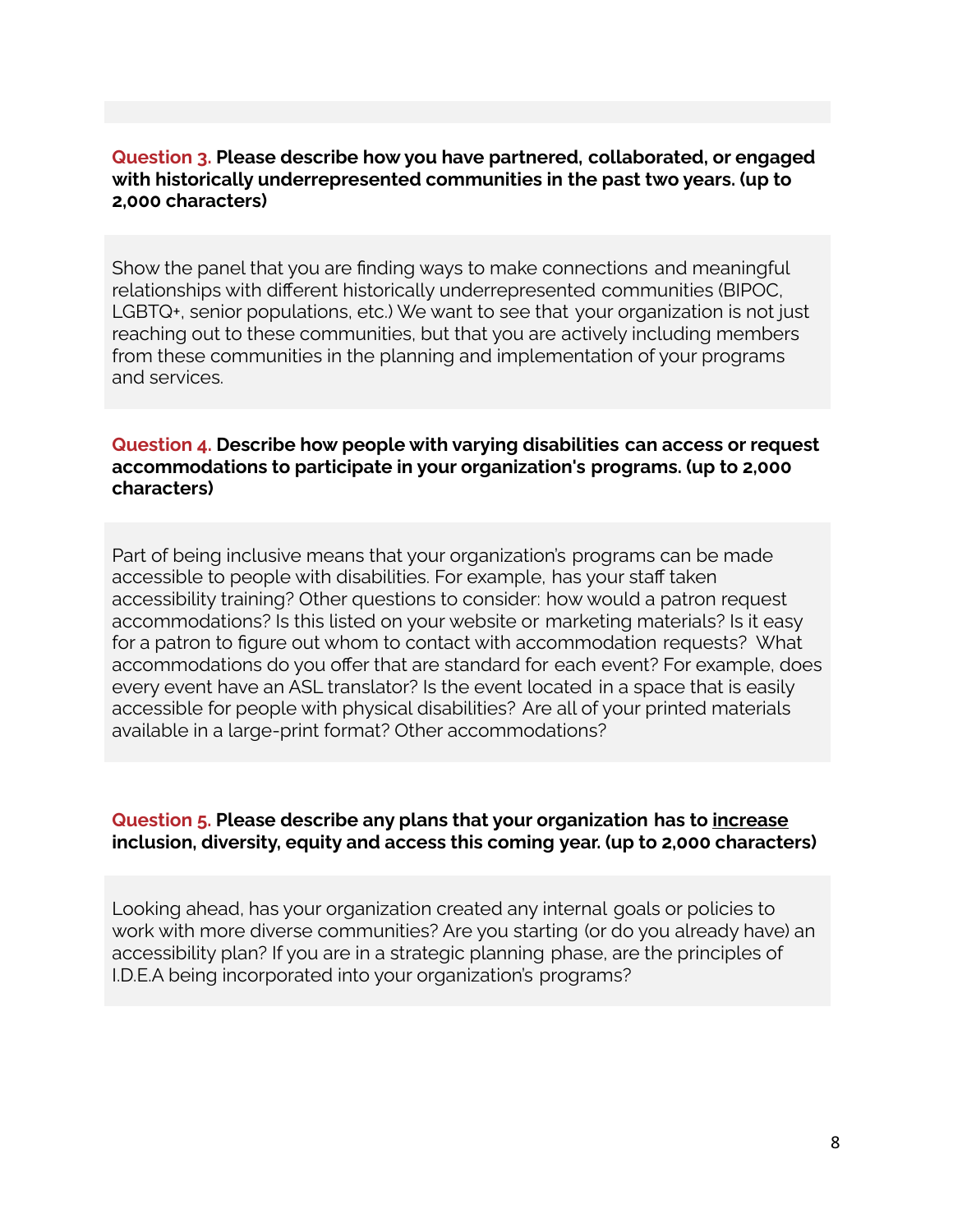# **SOUND MANAGEMENT (35%)**

*Sound management demonstrates the organization's ability to carry out its proposed activities, including a budget that shows administrative support, and careful use of finite resources.*

### **Question 1. What adaptations did you make for COVID-19 (staff reduction, program reduction, online content creation, etc.) that you anticipate you will keep, or get rid of, and why? (up to 2,000 characters)**

The pandemic forced many organizations to rethink how they did their work, whether that was how to present an engaging exhibit, how to do socially distanced performances, or even adapting business processes for efficiency, ease of use, or lower costs. What changes have you made to either your programming or processes that you anticipate you will continue moving forward? s there something that you tried that did not work? Why are you keeping these adaptations or why are you not holding onto them?

### **Question 2. Please upload your completed FY22 UA&M General [Operating](https://artsandmuseums.utah.gov/general-operating-support-gos-grants/) Support Budget Form.**

Follow the link for the General Operating Support Budget. Download this to your computer, complete the form with accurate numbers for your organization, and upload the new file to this question. Keep a copy of this budget form for your records, because if you receive funding, you will need to update the budget with actual income and expenditures and upload the form in your interim report next summer.

*If you applied for Create in Utah, Phase 3 - please upload the budget form you submitted with that grant. Please make any updates to the budget form to ensure accuracy at time of grant submission.*

### **Question 3. Related to the budget form you uploaded, repeat your budget narrative here. Include any information that will help the review panelists understand your budget.**

Previous panel members have repeatedly expressed how difficult it is to guess what is happening in your budgets. Rember, the panelists are not familiar with your operating budget, so the narrative allows you to explain to them what they are seeing. Use this space to explain any increases or decreases to certain line items, or any surplus/deficit that is showing up in your budget. This is also a good space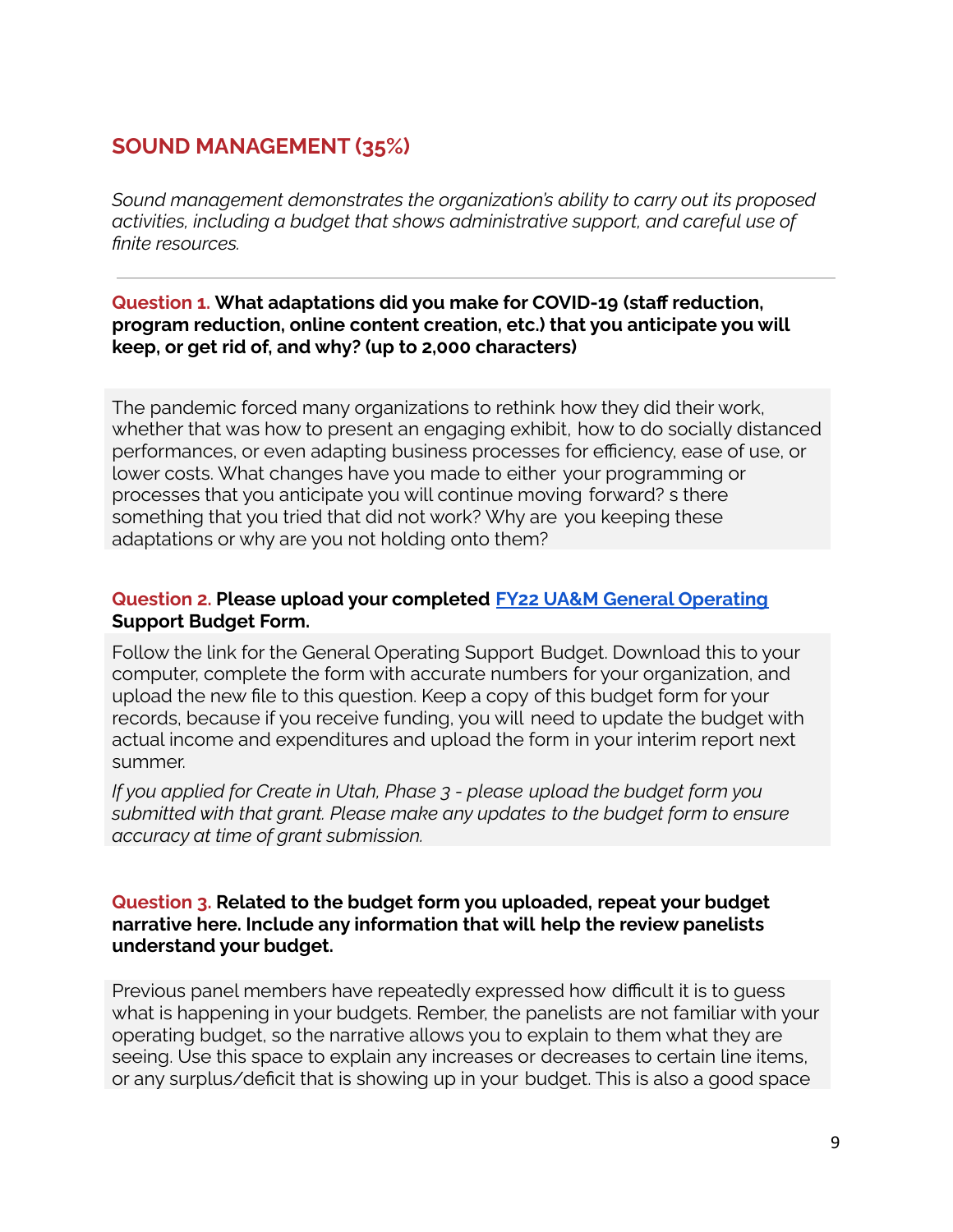to tell us which grants are showing up as requested vs. awarded in your revenue section.

## **UA&M PRIORITY HIGHLIGHT QUESTION (For additional consideration)**

**Question Asked:** Please tell us about exceptional work that your organization has done within the past two years in **one or two** of UA&M's strategic target areas (listed below; up to 2,000 characters).

### **What We Are Looking For:**

We hope you will brag about something you are particularly proud of in your work! Please only write about **one or two** of the target areas (below). We want to know about your best work in your own words. If you try to cover all six areas, you are likely to dilute your story. This section will be ranked in comparison to other applicants. Additional funds may be added to a base award to help to support your exceptional work. Even though there may be some overlap in how you describe the work you are doing from any of the earlier questions in this grant, we hope that you will thoughtfully answer this question and not just copy and paste from any previous responses. Please be specific in your answer and support your narrative with evidence. You may upload additional documentation to support your narrative in the subsequent question.

### **Target Areas:**

- **Rural Services:** Services in and to rural Utah (all counties but Weber, Davis, Salt Lake, and Utah)
- **Diversity:** Programming to serve those from culturally/ethnically diverse populations, new Americans, senior citizens, etc.
- **Economic Contribution:** You may provide evidence of economic contributions. The grants staff will also be using an economic contribution evaluation tool that was designed for UA&M by the Kem C. Gardner Institute. This tool uses a national tool called the IMPLAN multiplier, county information, and employment information.
- **Access:** Accommodations to provide greater access to your programming to those with disabilities (cognitive and physical).
- **Equity:** Demonstrating a commitment to providing fair access to your programs and services.
- **Inclusion:** Creating inclusive programming where those invited actively participate in the planning and enjoyment of the activities.

### **Why are we asking this question?**

Arts organizations, Museums, and Local Arts Agencies are a vital part of a healthy economy, and as Utahns, we are proud of our cultural landscape. Making organizations accessible to Utahns of all cultures and abilities is a priority for UA&M, as outlined in our [Strategic](https://artsandmuseums.utah.gov/strategicplan/) Plan. The priority to serve all people represents